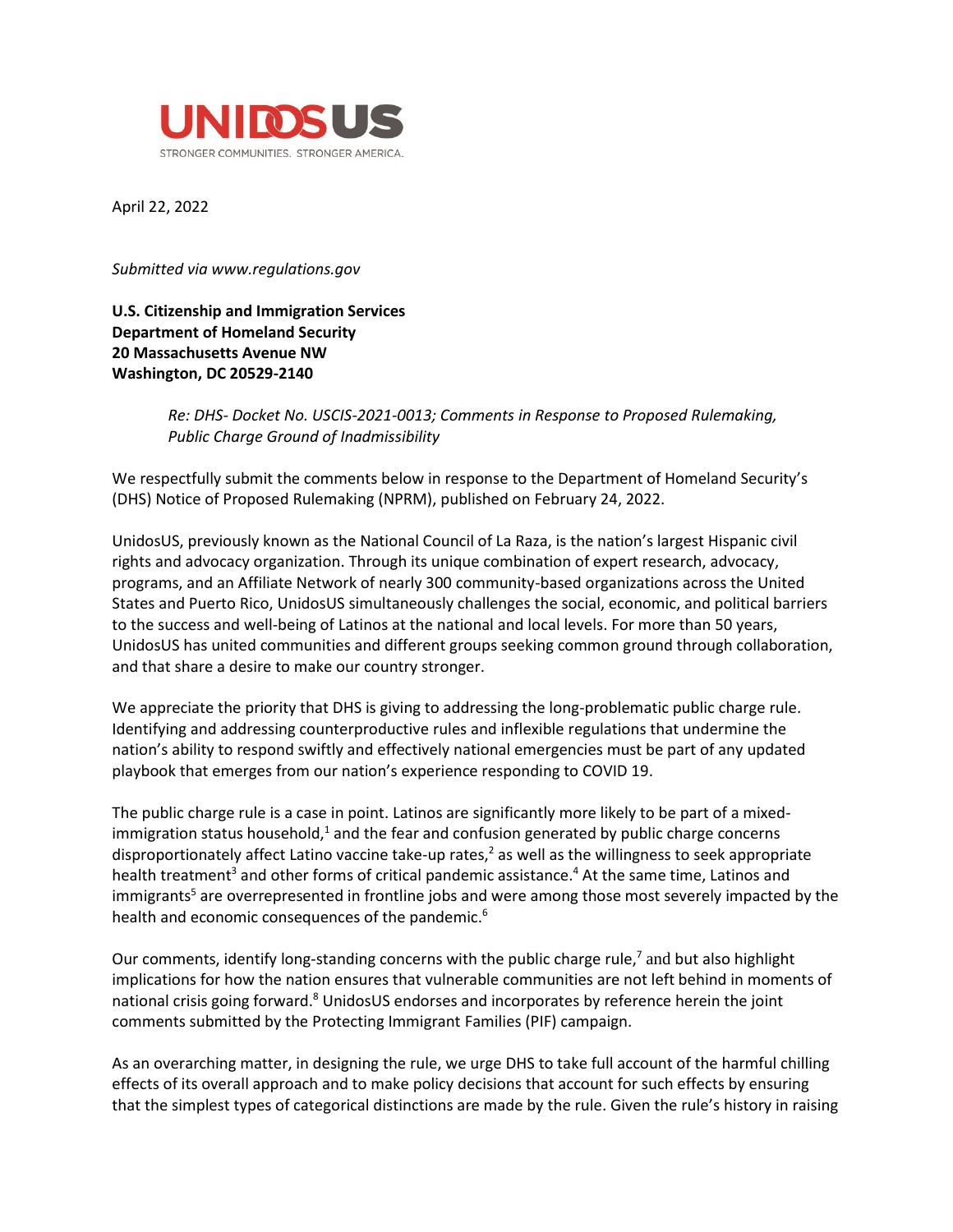undue concerns and fear—especially compared to its very modest practical implications in terms of actual cases—DHS must develop clear, highly actionable, and easily communicated categories and decision rules to mitigate stigma and trauma and ensure that necessary supports can be accessed by all who are eligible at a moment of need. When the contours of the public charge inquiry are being implemented and communicated to interested parties, having a rule that is easy to explain and has bright-line implications will do much to mitigate the chilling effects and related harms. We thus urge that, as much as possible, the rule be streamlined and clear.

We also respectfully submit the following comments for your consideration:

- **UnidosUS supports the rule's favorable consideration of affidavits of support.** We agree that a valid affidavit of support should be deemed sufficient under the rule to overcome a public charge test, unless "significant public charge factors" are present under the totality of the circumstances. Using the affidavit of support to mitigate issues arising under the statutory factors is the most administrable approach, which avoids burdens on adjudicators, immigration legal service providers, and applicants alike. In the absence of an affidavit of support, we urge continued consideration of the statutory factors in the "totality of the circumstances," as no single factor should be treated as dispositive for the determination.
- **We support the definition of "receipt" in the NPRM.** This clarification will help to address confusion in the community by making clear that simply applying for public supports, being approved for such benefits in the future, assisting another to apply for benefits, or being in a household or family with someone who receives benefits does not count as receipt of benefits for purposes of a public charge determination. Moreover, we urge the agency to strengthen the provision by clarifying in the regulation that a parent's application for certain public supports for an eligible U.S. citizen child does **not** make the parent a public charge. By making the parameters and reach of the provision very clear, such a statement or illustrative example in the regulation proper would help to reduce "chilling" effects in mixed-immigration status households.
- **The definition of cash assistance should exclude support or connections to any programs that are funded completely by state, local, tribal, and territorial governments.** We urge DHS to substantially refine its definition of cash assistance for purposes of determining if a person is "likely at any time to become primarily dependent on the government for subsistence" by making clear that the public charge inquiry is limited only to cash assistance for income maintenance under the two federal cash assistance programs—Temporary Assistance for Needy Families (TANF) and Supplemental Security Income (SSI)—and that it expressly excludes funding from or in-kind supports provided by state, tribal, territorial, or local programs. The core statutory public charge requirement is a matter of federal law and essentially a federal inquiry. Moreover, from a public policy perspective, the pandemic has made clear that states and localities often fill important gaps in the social safety net where the federal government falls short in reaching all families in need. Inclusion of these entities in the public charge determination could undermine this mechanism and programs, as they address important local human needs.
- **The public charge determination should not consider Medicaid, including for institutional longterm care.** According to the Kaiser Family Foundation, one in three people turning 65 will require nursing home care in their lives. Medicaid is the primary payer for long-term care in the United States, covering six in ten nursing home residents.<sup>9</sup> To consider Medicaid would effectively penalize immigrants because Medicaid is the only meaningful payer for long-term care for them. In addition,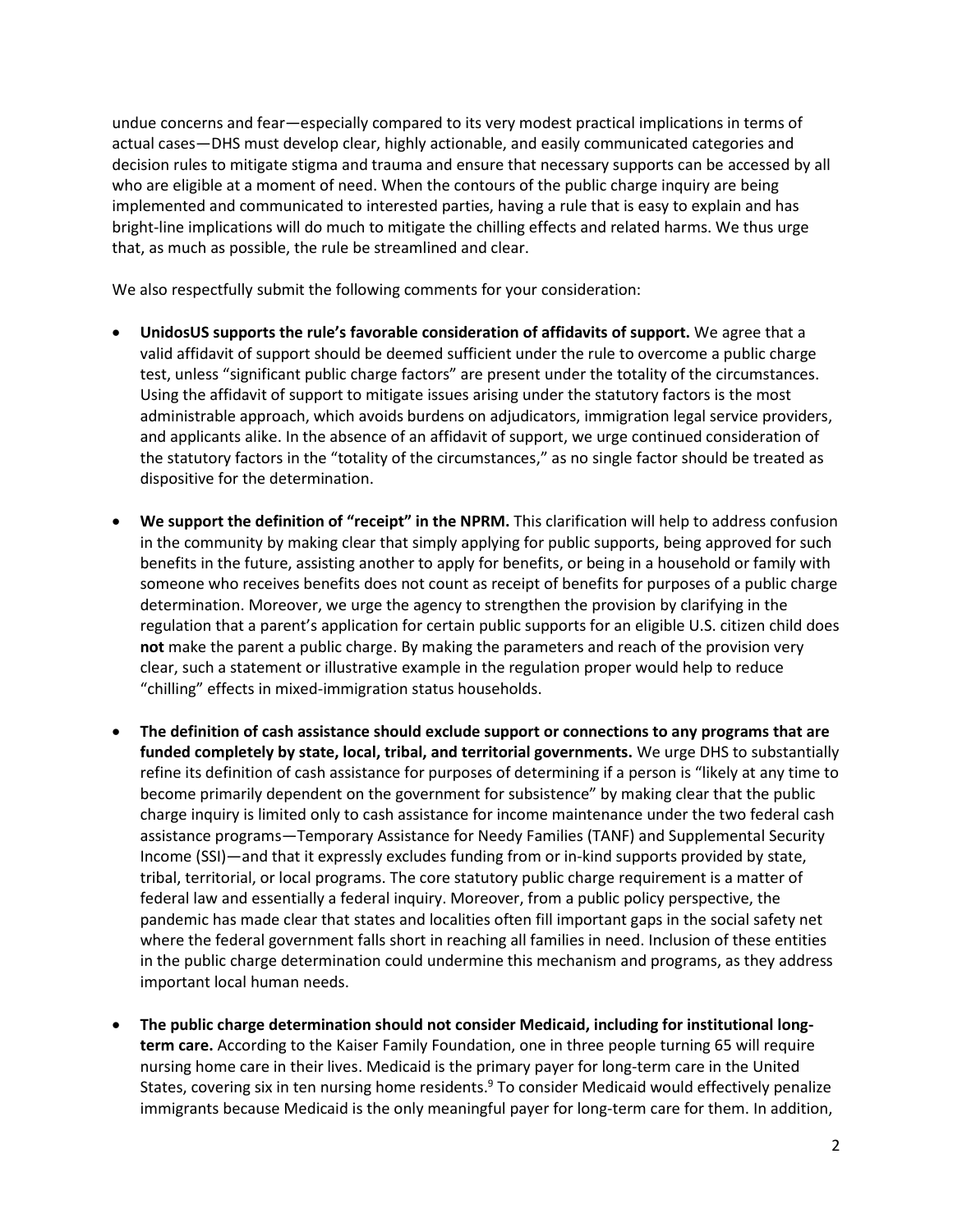including any type of Medicaid benefit is highly likely to confuse eligible people and potentially lead them to forgo health care altogether.

• **DHS should use the preamble to the regulation to emphasize the importance of community trust in ensuring that the rule does no harm to eligible families in desperate need of emergency, temporary, or other essential human services.** We welcome the invitation to provide advice on how to "communicate with parents of U.S. citizen children that the receipt of benefits by such children would not be considered part of the public charge inadmissibility determination for the parents." Based on our extensive experience working with our community-based Affiliates throughout the country, we know that official statements, guidance, and letters from government agencies carry significant weight within the community. We recommend that DHS publish and publicize a nonexclusive list of exempt benefits about which there is consistent public confusion as part of the preamble to the regulation and as a centerpiece of its public communications efforts. These include, but are not limited to, special purpose cash supports such as pandemic assistance, unemployment benefits, Supplemental Nutrition Assistance Program (SNAP) benefits, tax-related benefits such as the Child Tax Credit, and others. Such a communication could be periodically updated and republished as an agency policy memorandum as well.

We commend DHS for obtaining on-the-record letters from the Department of Health and Human Services and the Department of Agriculture about the proposed rule and its impact on health and human services programs such as Medicaid and TANF, and nutrition programs such as SNAP and the Special Supplemental Nutrition Program for Women, Infants, and Children (WIC). UnidosUS strongly encourage DHS to obtain and include in the record for final rulemaking similar letters from:

- o Social Security Administration, regarding Social Security and SSI
- $\circ$  Department of Housing and Urban Development, regarding federal housing programs, including pandemic assistance supports and those that had been included in 2019 final rule
- o Department of Education, regarding student loans and other educational benefits
- o Department of Labor, regarding unemployment and workers' compensation benefits
- o Federal Emergency Management Assistance, regarding disaster relief benefits
- $\circ$  Department of the Treasury, regarding tax credits such as rental assistance, Homeowner Assistance Fund, Earned Income Tax Credit, Child Tax Credit, and all COVID-19 relief payments

Thank you for your attention to this important policy. This effort will address long-standing concerns that the Latino community has had with the public charge policy, while also ensuring that the nation is better prepared to address the needs of vulnerable communities in the event of future national emergencies like the COVID-19 health crisis.

UnidosUS urges DHS to act quickly to issue a final rule that also includes the above referenced recommendations. Should you have any questions or need any further information, please contact Carlos A. Guevara at [cguevara@unidosus.org.](mailto:cguevara@unidosus.org)

Sincerely,

Eric Rodriguez Senior Vice President UnidosUS